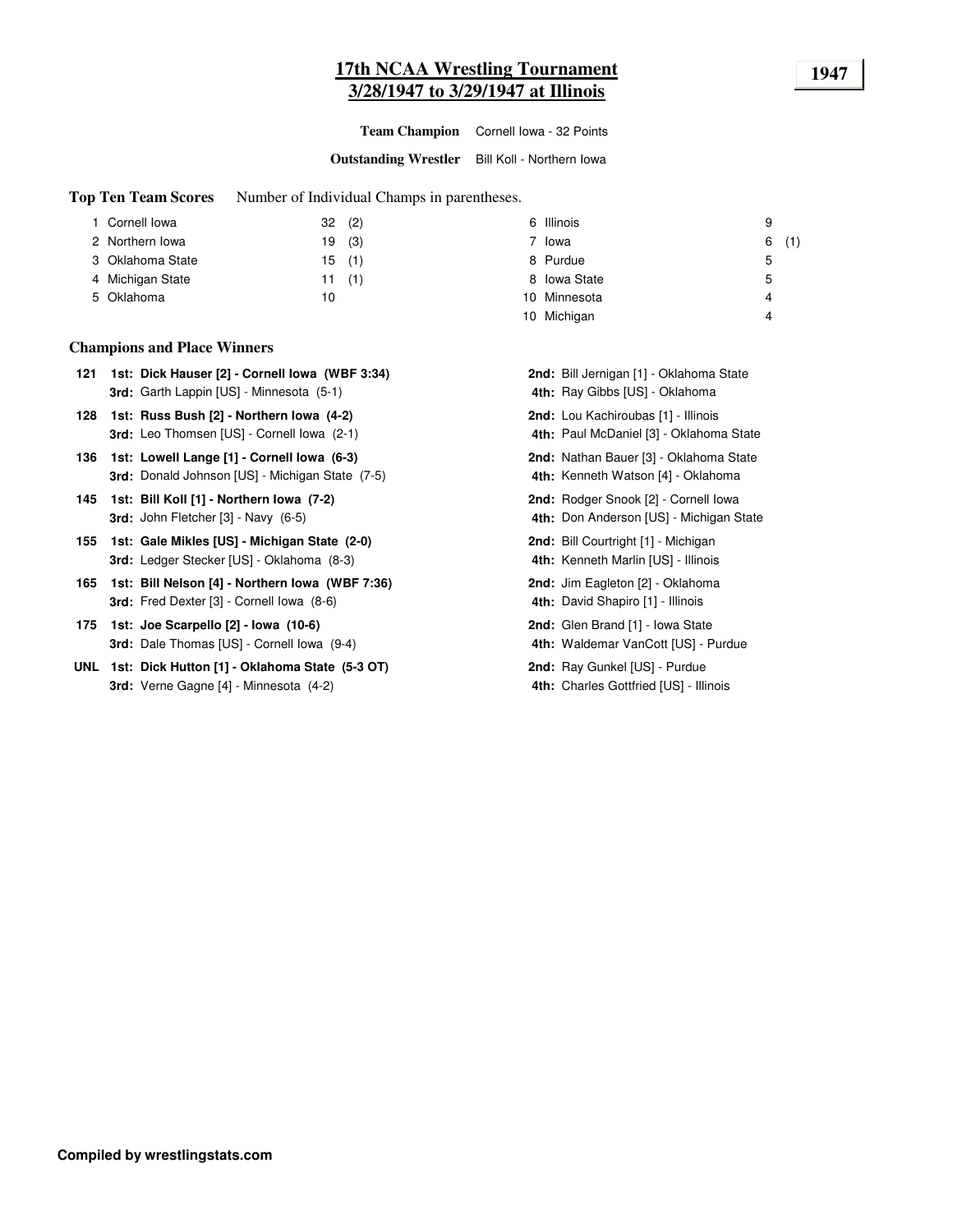## **3/28/1947 and 3/29/1947 at Illinois 1947 NCAA Championship**

| Page 1 of 8 |  |  |  |
|-------------|--|--|--|
|-------------|--|--|--|

| Harold Mott, Northern Iowa [4]           |                            |                            |                       |
|------------------------------------------|----------------------------|----------------------------|-----------------------|
| Harlan Swanson, Colorado State           | Harold Mott 5-1            |                            |                       |
| Guerino Petti, Rutgers                   |                            | Harold Mott 4-2            |                       |
| Robert Dieli, Ohio State                 | Robert Dieli 7-1           |                            |                       |
| Ray Gibbs, Oklahoma                      |                            |                            | Bill Jernigan 5-2     |
| Frederick Moyer, Virginia Military       | Ray Gibbs Fall 6:35        |                            |                       |
| William Mann, Illinois                   |                            | Bill Jernigan 2-0          |                       |
| Bill Jernigan, Oklahoma State [1]        | Bill Jernigan 9-1          |                            |                       |
| Arnold Plaza, Purdue [3]                 |                            |                            | Dick Hauser Fall 3:34 |
| Ray Murdock, Waynesburg                  | Arnold Plaza 4-2           |                            |                       |
| Bob Bruner, Indiana                      |                            | Arnold Plaza 10-9 OT       |                       |
| Pilgrim McRaven, Lehigh                  | Pilgrim McRaven 12-8       |                            |                       |
| Bye                                      |                            |                            | Dick Hauser Fall 3:50 |
| Daniel Jencson, Appalachian State        | Daniel Jencson             |                            |                       |
| Garth Lappin, Minnesota                  |                            | Dick Hauser Fall 3:25      |                       |
| Dick Hauser, Cornell Iowa [2]            | Dick Hauser 9-4            |                            |                       |
|                                          |                            |                            |                       |
|                                          |                            | <b>Consolation Bracket</b> |                       |
| Mann, Illinois                           |                            |                            |                       |
|                                          | Mann                       |                            |                       |
| Bye                                      |                            | Gibbs 6-1                  |                       |
|                                          | Gibbs, Oklahoma            |                            | Gibbs 6-0             |
|                                          |                            |                            |                       |
|                                          |                            | Mott, Northern Iowa        |                       |
| Lappin, Minnesota                        |                            |                            |                       |
|                                          | Lappin                     |                            |                       |
| Bye                                      |                            | Lappin 6-0                 |                       |
|                                          | Jencson, Appalachian State |                            | Lappin 4-2            |
|                                          |                            |                            |                       |
|                                          |                            | Plaza, Purdue              |                       |
| Third Place: Garth Lappin, Minnesota 5-1 |                            |                            |                       |
| Fourth Place: Ray Gibbs, Oklahoma        |                            |                            |                       |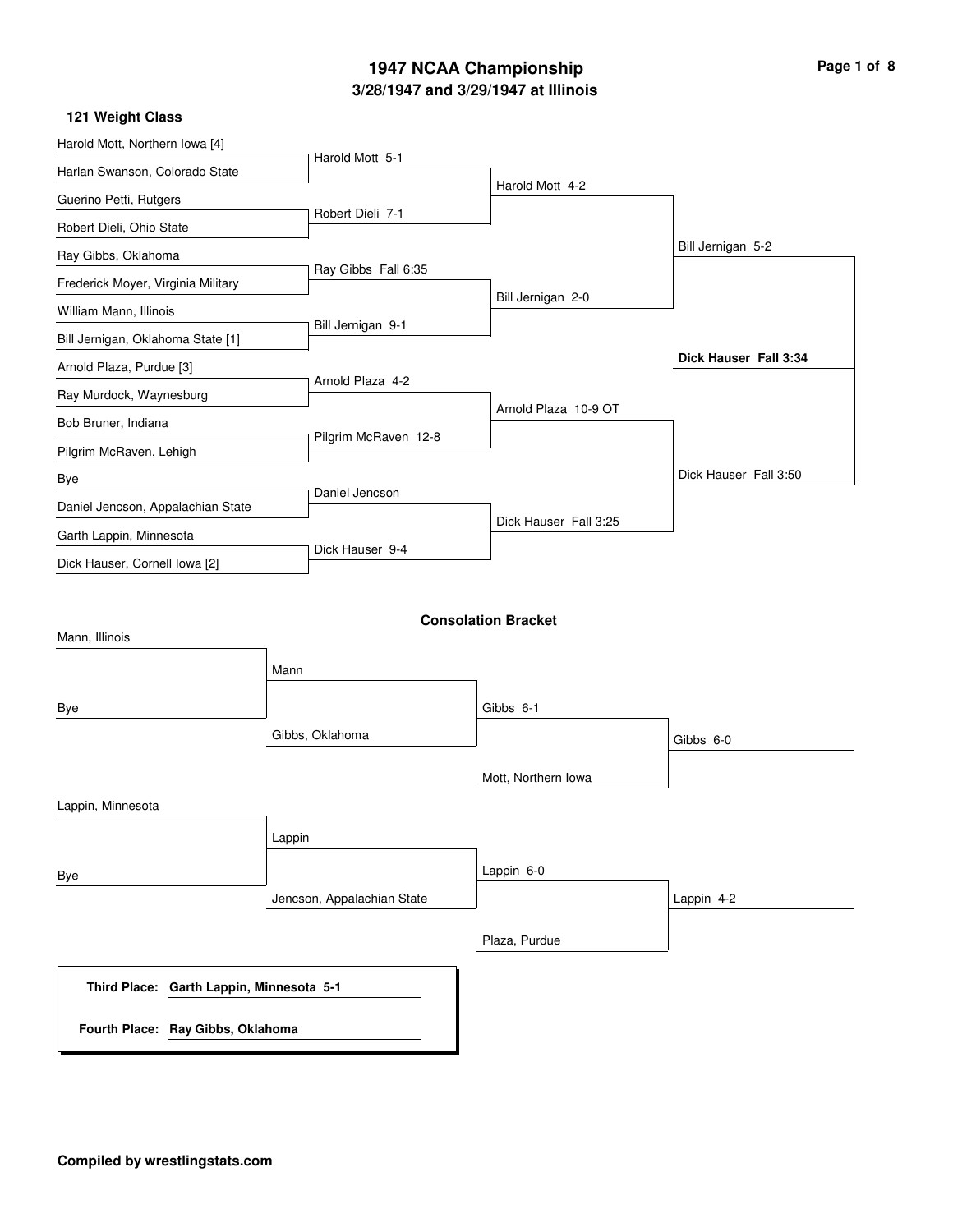# **3/28/1947 and 3/29/1947 at Illinois 1947 NCAA Championship Page 2 of 8**

| <b>Bye</b>                                  |                           |                            |                     |
|---------------------------------------------|---------------------------|----------------------------|---------------------|
| Dick Dickenson, Michigan State [4]          | Dick Dickenson            |                            |                     |
| Bye                                         |                           | Dick Dickenson 8-1         |                     |
| Charles Adams, Springfield                  | <b>Charles Adams</b>      |                            |                     |
| Bye                                         |                           |                            | Lou Kachiroubas 5-3 |
| Leo Thomsen, Cornell Iowa                   | Leo Thomsen               |                            |                     |
| Lou Kachiroubas, Illinois [1]               |                           | Lou Kachiroubas RD         |                     |
| Orville Wise, Oklahoma                      | Lou Kachiroubas Fall 4:26 |                            |                     |
| Jack Botts, Kent State                      | <b>Jack Botts</b>         |                            | Russ Bush 4-2       |
| Bye                                         |                           | Paul McDaniel 4-3          |                     |
| Paul McDaniel, Oklahoma State [3]           |                           |                            |                     |
| Bye                                         | Paul McDaniel             |                            |                     |
| Joe Patacsil, Purdue                        | Joe Patacsil              |                            | Russ Bush 5-4       |
| Bye                                         |                           | Russ Bush 12-6             |                     |
| Russ Bush, Northern Iowa [2]                | Russ Bush                 |                            |                     |
| Bye                                         |                           |                            |                     |
| Wise, Oklahoma                              |                           | <b>Consolation Bracket</b> |                     |
| Bye                                         | Wise                      | Thomsen 7-6                |                     |
|                                             | Thomsen, Cornell Iowa     |                            | Thomsen 4-2         |
|                                             |                           | Dickenson, Michigan State  |                     |
| <b>Bye</b>                                  |                           |                            |                     |
|                                             |                           |                            |                     |
| Bye                                         |                           | Patacsil                   |                     |
|                                             | Patacsil, Purdue          |                            | McDaniel 3-1        |
|                                             |                           | McDaniel, Oklahoma State   |                     |
| Third Place: Leo Thomsen, Cornell Iowa 2-1  |                           |                            |                     |
| Fourth Place: Paul McDaniel, Oklahoma State |                           |                            |                     |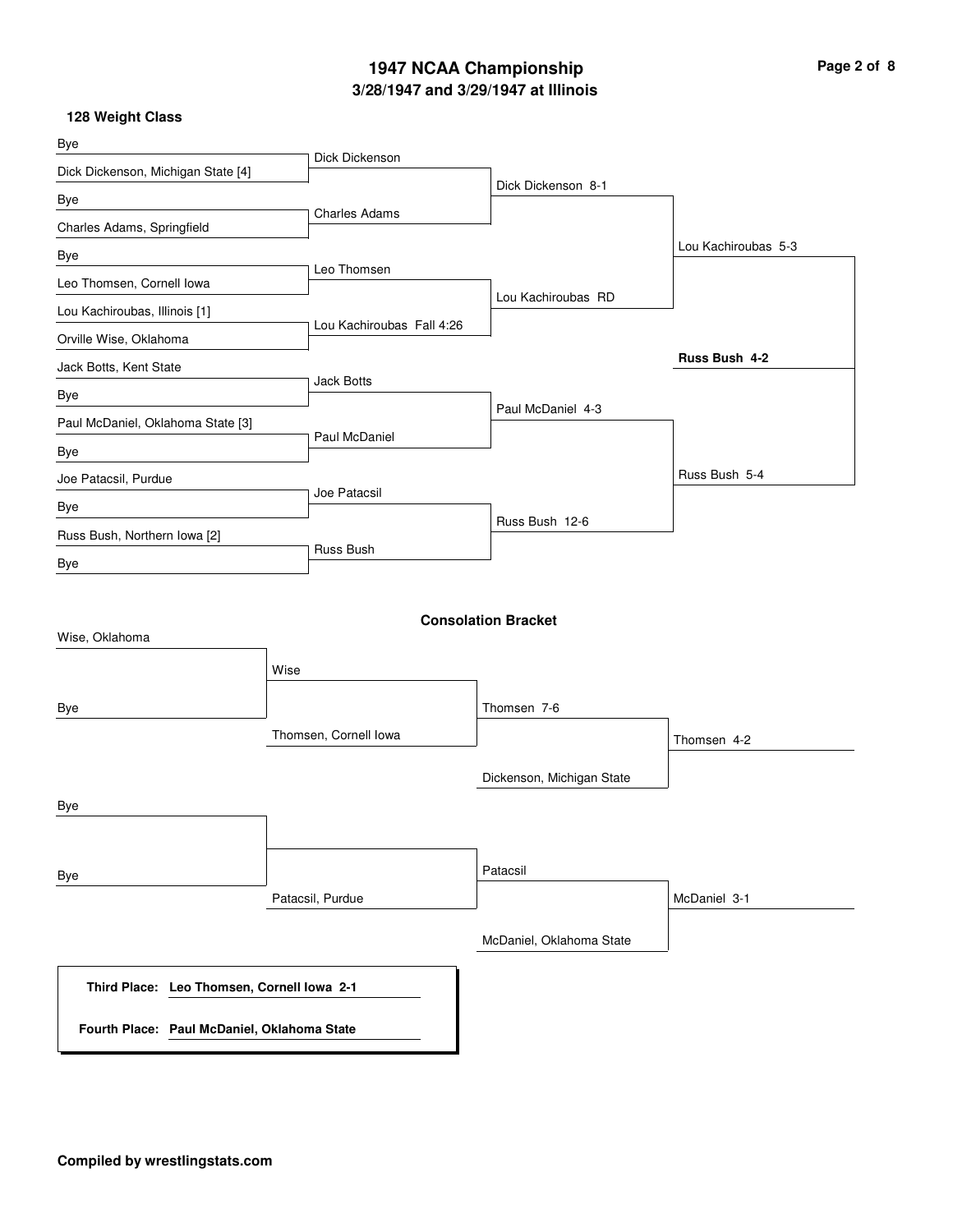# **3/28/1947 and 3/29/1947 at Illinois 1947 NCAA Championship Page 3 of 8**

| Page 3 of 8 |  |  |
|-------------|--|--|
|             |  |  |

| Lowell Lange, Cornell Iowa [1]                  |                         |                            |                  |
|-------------------------------------------------|-------------------------|----------------------------|------------------|
| Charles Calderaro, Rutgers                      | Lowell Lange Fall 4:21  |                            |                  |
| George Fuller, Waynesburg                       |                         | Lowell Lange 8-0           |                  |
| Duane Hanson, Iowa                              | George Fuller 8-3       |                            |                  |
| Alan Rice, Minnesota                            |                         |                            | Lowell Lange 4-0 |
| Bill Hinton, Illinois                           | Alan Rice 12-8          |                            |                  |
| Ivan Gilbaugh, Northern Colorado                |                         | Kenneth Watson Fall 7:23   |                  |
| Kenneth Watson, Oklahoma [4]                    | Kenneth Watson 12-7     |                            |                  |
| Donald Johnson, Michigan State                  |                         |                            | Lowell Lange 6-3 |
| Jack Sullivan, Pennsylvania                     | Donald Johnson 4-3      |                            |                  |
| James Mohney, Penn State                        |                         | Nathan Bauer 2-0           |                  |
| Nathan Bauer, Oklahoma State [3]                | Nathan Bauer 7-2        |                            |                  |
| Bye                                             |                         |                            | Nathan Bauer 7-3 |
| Tony Verga, Lock Haven                          | Tony Verga              |                            |                  |
| Bill Bayles, Purdue                             |                         | L. Wayne Smith Fall 5:58   |                  |
| L. Wayne Smith, Navy [2]                        | L. Wayne Smith 12-9     |                            |                  |
| Calderaro, Rutgers                              | Calderaro               | <b>Consolation Bracket</b> |                  |
| Bye                                             |                         | Fuller 7-3                 |                  |
|                                                 | Fuller, Waynesburg      | Watson, Oklahoma           | Watson 3-2       |
| Mohney, Penn State                              |                         |                            |                  |
|                                                 | Mohney                  |                            |                  |
| Bye                                             |                         | Johnson 11-3               |                  |
|                                                 | Johnson, Michigan State |                            | Johnson 8-1      |
|                                                 |                         | Smith, Navy                |                  |
| Third Place: Donald Johnson, Michigan State 7-5 |                         |                            |                  |
| Fourth Place: Kenneth Watson, Oklahoma          |                         |                            |                  |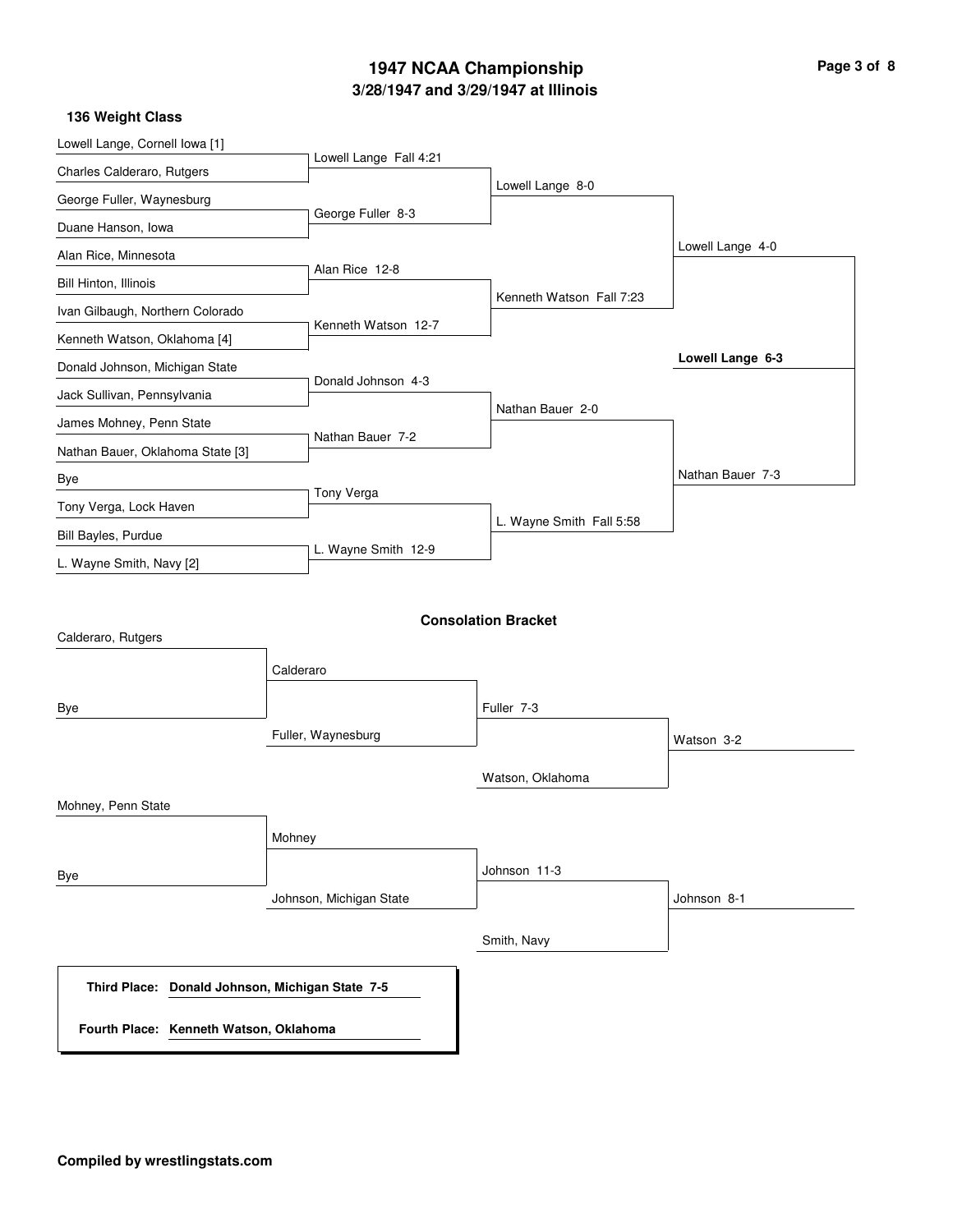## **3/28/1947 and 3/29/1947 at Illinois 1947 NCAA Championship Page 4 of 8**

| 145 Weight Class                                                                   |                        |                            |                        |
|------------------------------------------------------------------------------------|------------------------|----------------------------|------------------------|
| Bill Koll, Northern Iowa [1]                                                       |                        |                            |                        |
| Ed Barnes, Kings Point                                                             | Bill Koll 6-0          |                            |                        |
| Jim Maurey, Lock Haven                                                             |                        | Bill Koll 8-2              |                        |
| Stan Fansher, Kansas State                                                         | Stan Fansher 13-5      |                            |                        |
| Don Anderson, Michigan State                                                       |                        |                            | Bill Koll 9-2          |
| Max Sparks, Appalachian State                                                      | Don Anderson 12-5      |                            |                        |
| Robert Sherrard, Virginia Military                                                 |                        | Don Anderson 8-3           |                        |
| Tony Yamasaki, Northern Colorado [4]                                               | Tony Yamasaki 9-6      |                            |                        |
| Joe Garcia, Illinois                                                               |                        |                            | <b>Bill Koll 7-2</b>   |
| Dick Ditsworth, Iowa State                                                         | Joe Garcia 6-5         |                            |                        |
| Elias George, Oklahoma State                                                       |                        | John Fletcher 12-3         |                        |
| John Fletcher, Navy [3]                                                            | John Fletcher 7-3      |                            |                        |
| Bye                                                                                |                        |                            | Rodger Snook Fall 7:49 |
| Peter Wilson, Wheaton                                                              | Peter Wilson           |                            |                        |
| Ernest Closser, Penn State                                                         |                        | Rodger Snook Fall 6:49     |                        |
| Rodger Snook, Cornell Iowa [2]                                                     | Rodger Snook Fall 8:53 |                            |                        |
| Barnes, Kings Point                                                                | <b>Barnes</b>          | <b>Consolation Bracket</b> |                        |
| Bye                                                                                |                        | Fansher 3-1                |                        |
|                                                                                    | Fansher, Kansas State  |                            | Anderson RD            |
|                                                                                    |                        | Anderson, Michigan State   |                        |
| Closser, Penn State                                                                |                        |                            |                        |
|                                                                                    | Closser                |                            |                        |
| Bye                                                                                |                        | Closser 4-1                |                        |
|                                                                                    | Wilson, Wheaton        |                            | Fletcher 3-2           |
|                                                                                    |                        | Fletcher, Navy             |                        |
| Third Place: John Fletcher, Navy 6-5<br>Fourth Place: Don Anderson, Michigan State |                        |                            |                        |
|                                                                                    |                        |                            |                        |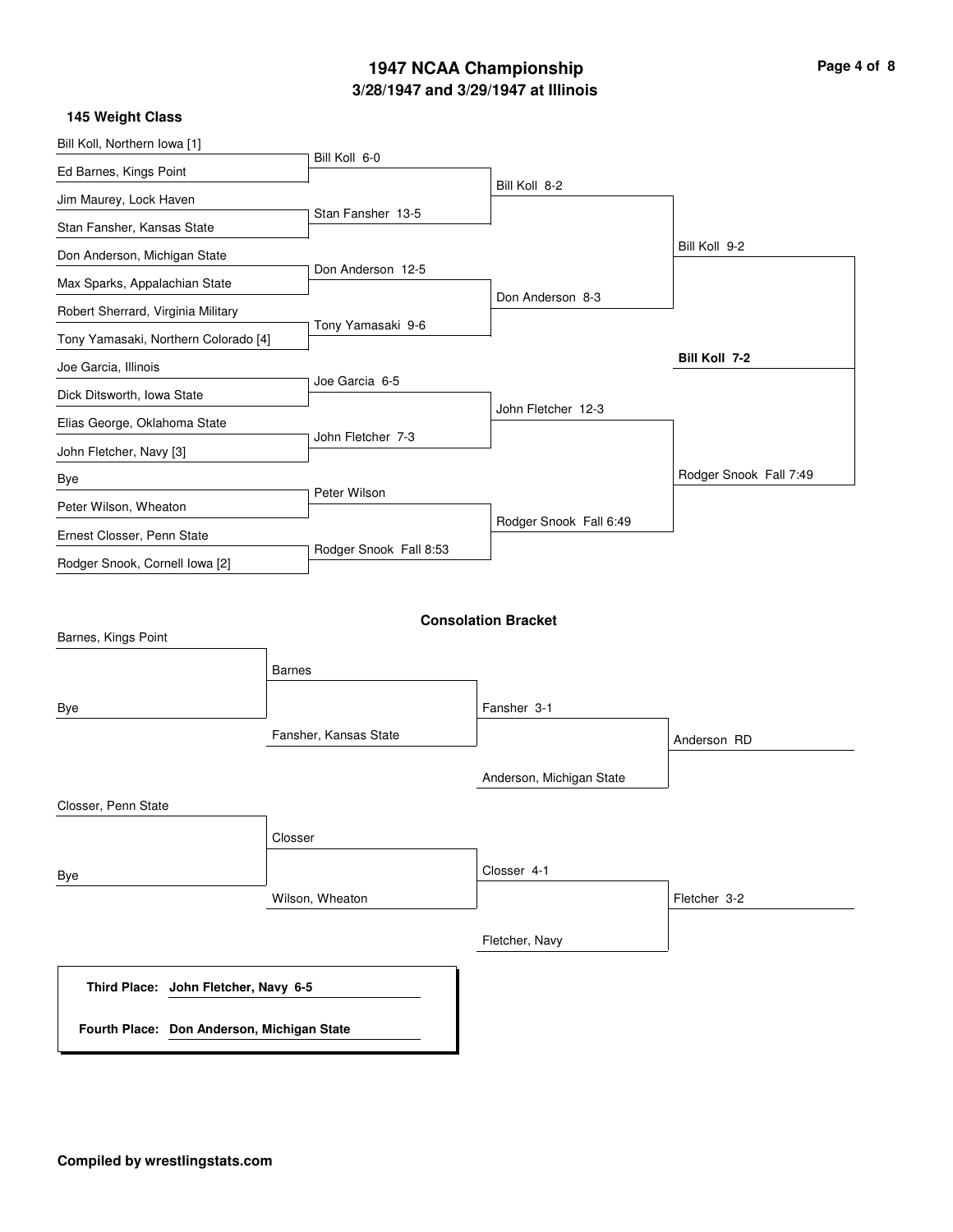# **3/28/1947 and 3/29/1947 at Illinois 1947 NCAA Championship Page 5 of 8**

| 155 Weight Class                          |                           |                            |                       |
|-------------------------------------------|---------------------------|----------------------------|-----------------------|
| Bill Courtright, Michigan [1]             |                           |                            |                       |
| Emil Tomick, Appalachian State            | Bill Courtright 9-3       |                            |                       |
| Ledger Stecker, Oklahoma                  |                           | Bill Courtright 8-1        |                       |
| Kent Lange, Cornell lowa                  | Ledger Stecker 7-3        |                            |                       |
| James Wilkinson, Indiana                  |                           |                            | Bill Courtright 6-3   |
| Grant Dixon, Penn State                   | James Wilkinson 5-1       |                            |                       |
| Wendell Harris, Wheaton                   |                           | James Wilkinson 17-11      |                       |
| Lester Davidson, Northern Colorado [4]    | Lester Davidson Fall 5:53 |                            |                       |
| Gale Mikles, Michigan State               |                           |                            | Gale Mikles 2-0       |
| Virgil Counsell, Iowa                     | Gale Mikles Fall 5:30     |                            |                       |
| Kenneth Marlin, Illinois                  |                           | Gale Mikles 8-4            |                       |
| Jack St. Clair, Oklahoma State [3]        | Kenneth Marlin 9-4        |                            |                       |
| Bye                                       |                           |                            | Gale Mikles Fall 7:43 |
| Dick Black, Northern Iowa                 | Dick Black                |                            |                       |
| Delbert Bush, Iowa State                  |                           | Don Mullison DFT           |                       |
| Don Mullison, Colorado State [2]          | Don Mullison 10-4         |                            |                       |
| Tomick, Appalachian State                 | Tomick                    | <b>Consolation Bracket</b> |                       |
|                                           |                           | Stecker 7-2                |                       |
| Bye                                       | Stecker, Oklahoma         |                            |                       |
|                                           |                           |                            | Stecker 4-3           |
|                                           |                           | Wilkinson, Indiana         |                       |
| Counsell, Iowa                            |                           |                            |                       |
|                                           | Counsell                  |                            |                       |
|                                           |                           | Marlin Fall 5:21           |                       |
| Bye                                       | Marlin, Illinois          |                            | Marlin 3-2            |
|                                           |                           |                            |                       |
|                                           |                           | Mullison, Colorado State   |                       |
| Third Place: Ledger Stecker, Oklahoma 8-3 |                           |                            |                       |
| Fourth Place: Kenneth Marlin, Illinois    |                           |                            |                       |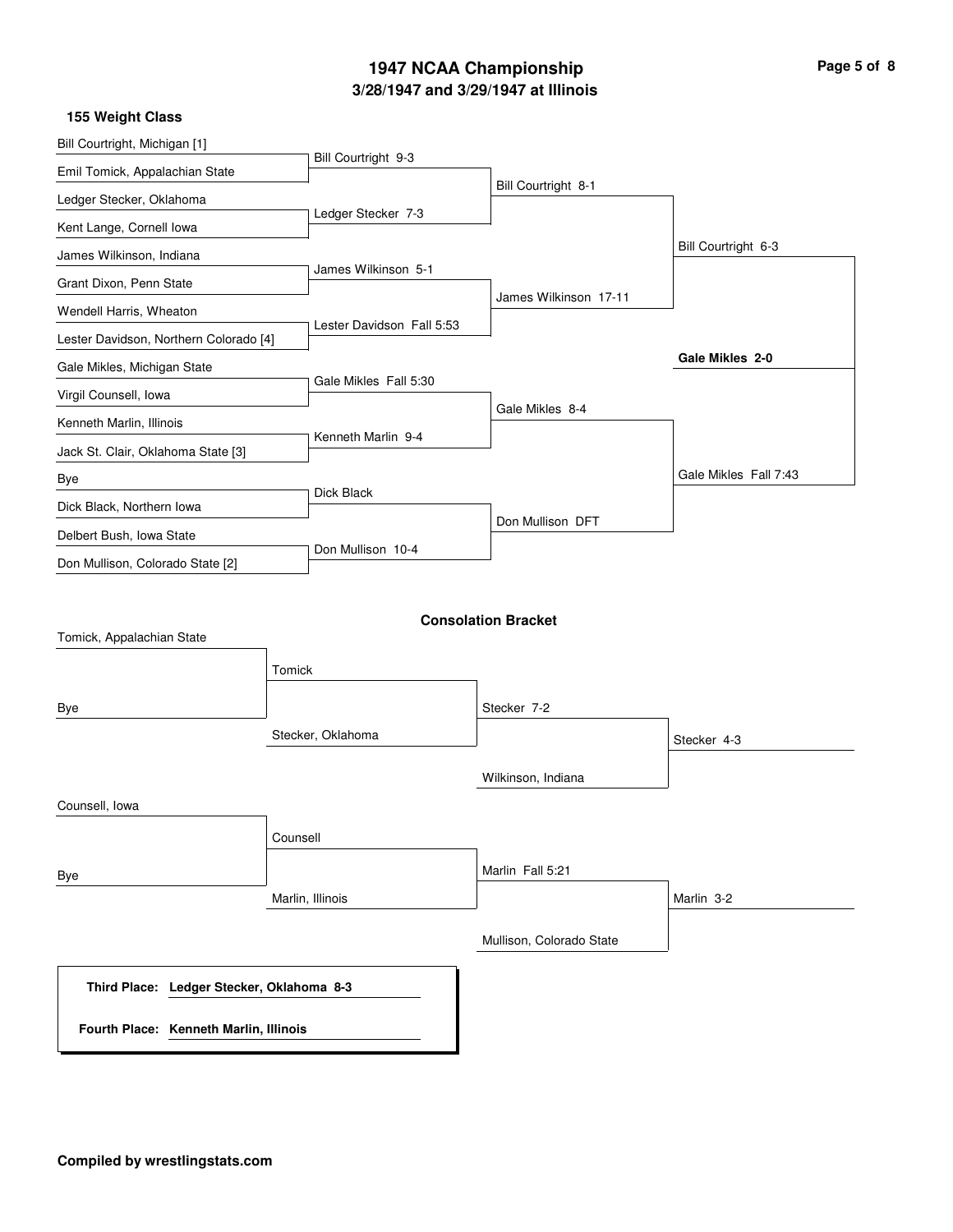# **3/28/1947 and 3/29/1947 at Illinois 1947 NCAA Championship Page 6 of 8**

| David Shapiro, Illinois [1]                |                     |                            |                       |
|--------------------------------------------|---------------------|----------------------------|-----------------------|
| Bye                                        | David Shapiro       |                            |                       |
| Leon Tedder, Oklahoma State                |                     | David Shapiro 5-0          |                       |
| Bye                                        | Leon Tedder         |                            |                       |
| Bill Nelson, Northern Iowa [4]             |                     |                            | Bill Nelson 6-5       |
| Bye                                        | <b>Bill Nelson</b>  |                            |                       |
| James Clagett, Iowa State                  |                     | Bill Nelson 9-3            |                       |
| Bye                                        | James Clagett       |                            |                       |
| Fred Dexter, Cornell Iowa [3]              |                     |                            | Bill Nelson Fall 7:36 |
| Bye                                        | <b>Fred Dexter</b>  |                            |                       |
| James Conklin, Indiana                     |                     | Fred Dexter 6-2            |                       |
| Bye                                        | James Conklin       |                            |                       |
| Bob Wisherd, Navy                          |                     |                            | Jim Eagleton 4-1      |
| Bye                                        | <b>Bob Wisherd</b>  |                            |                       |
| Jim Eagleton, Oklahoma [2]                 |                     | Jim Eagleton 5-2           |                       |
| Bye                                        | Jim Eagleton        |                            |                       |
| Bye                                        |                     | <b>Consolation Bracket</b> |                       |
| Bye                                        | Clagett, Iowa State | Clagett                    | Shapiro 10-1          |
|                                            |                     |                            |                       |
|                                            |                     | Shapiro, Illinois          |                       |
| <b>Bye</b>                                 |                     |                            |                       |
| Bye                                        |                     | Wisherd                    |                       |
|                                            | Wisherd, Navy       |                            | Dexter 2-0            |
|                                            |                     | Dexter, Cornell lowa       |                       |
| Third Place: Fred Dexter, Cornell Iowa 8-6 |                     |                            |                       |
| Fourth Place: David Shapiro, Illinois      |                     |                            |                       |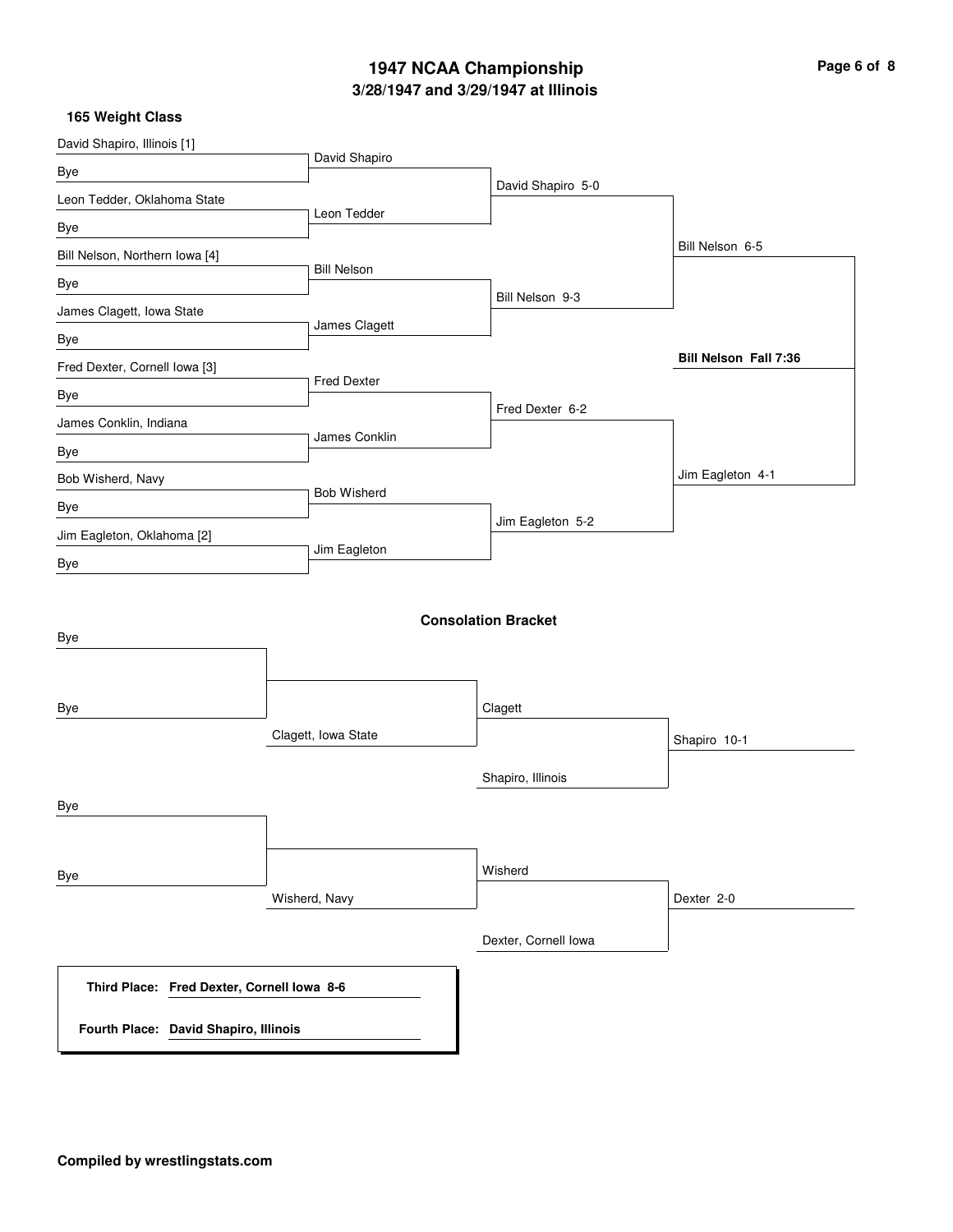## **3/28/1947 and 3/29/1947 at Illinois 1947 NCAA Championship Page 7 of 8**

| Joe Klune, Northern Colorado [4]                     |                         |                            |                      |
|------------------------------------------------------|-------------------------|----------------------------|----------------------|
| Bye                                                  | Joe Klune               |                            |                      |
| Jim Jackson, Lehigh                                  |                         | Joe Klune 8-3              |                      |
| Bye                                                  | Jim Jackson             |                            |                      |
| Dale Thomas, Cornell Iowa                            |                         |                            | Glen Brand Fall 5:42 |
| Edward Ahrens, Northern Iowa                         | Dale Thomas Fall 4:01   |                            |                      |
| Ladoit Stevens, Wheaton                              |                         | Glen Brand 9-2             |                      |
| Glen Brand, Iowa State [1]                           | Glen Brand 6-0          |                            |                      |
| Joe Scarpello, Iowa [2]                              |                         |                            | Joe Scarpello 10-6   |
| Bye                                                  | Joe Scarpello           |                            |                      |
| Waldemar VanCott, Purdue                             |                         | Joe Scarpello 11-7         |                      |
| Bye                                                  | <b>Waldemar VanCott</b> |                            |                      |
| Jim Gregson, Oklahoma State                          |                         |                            | Joe Scarpello 10-4   |
| Bye                                                  | Jim Gregson             |                            |                      |
| Norman Anthonisen, Illinois [3]                      |                         | Norman Anthonisen 5-3      |                      |
| Bye                                                  | Norman Anthonisen       |                            |                      |
| Stevens, Wheaton                                     |                         | <b>Consolation Bracket</b> |                      |
|                                                      | <b>Stevens</b>          |                            |                      |
| Bye                                                  |                         | Thomas Fall 5:42           |                      |
|                                                      | Thomas, Cornell Iowa    |                            | Thomas Fall 1:07     |
|                                                      |                         | Klune, Northern Colorado   |                      |
| Bye                                                  |                         |                            |                      |
|                                                      | Stevens                 |                            |                      |
| Bye                                                  |                         | VanCott                    |                      |
|                                                      | VanCott, Purdue         |                            | VanCott 5-4          |
|                                                      |                         | Anthonisen, Illinois       |                      |
| Dale Thomas, Cornell Iowa 9-4<br><b>Third Place:</b> |                         |                            |                      |
| Fourth Place: Waldemar VanCott, Purdue               |                         |                            |                      |